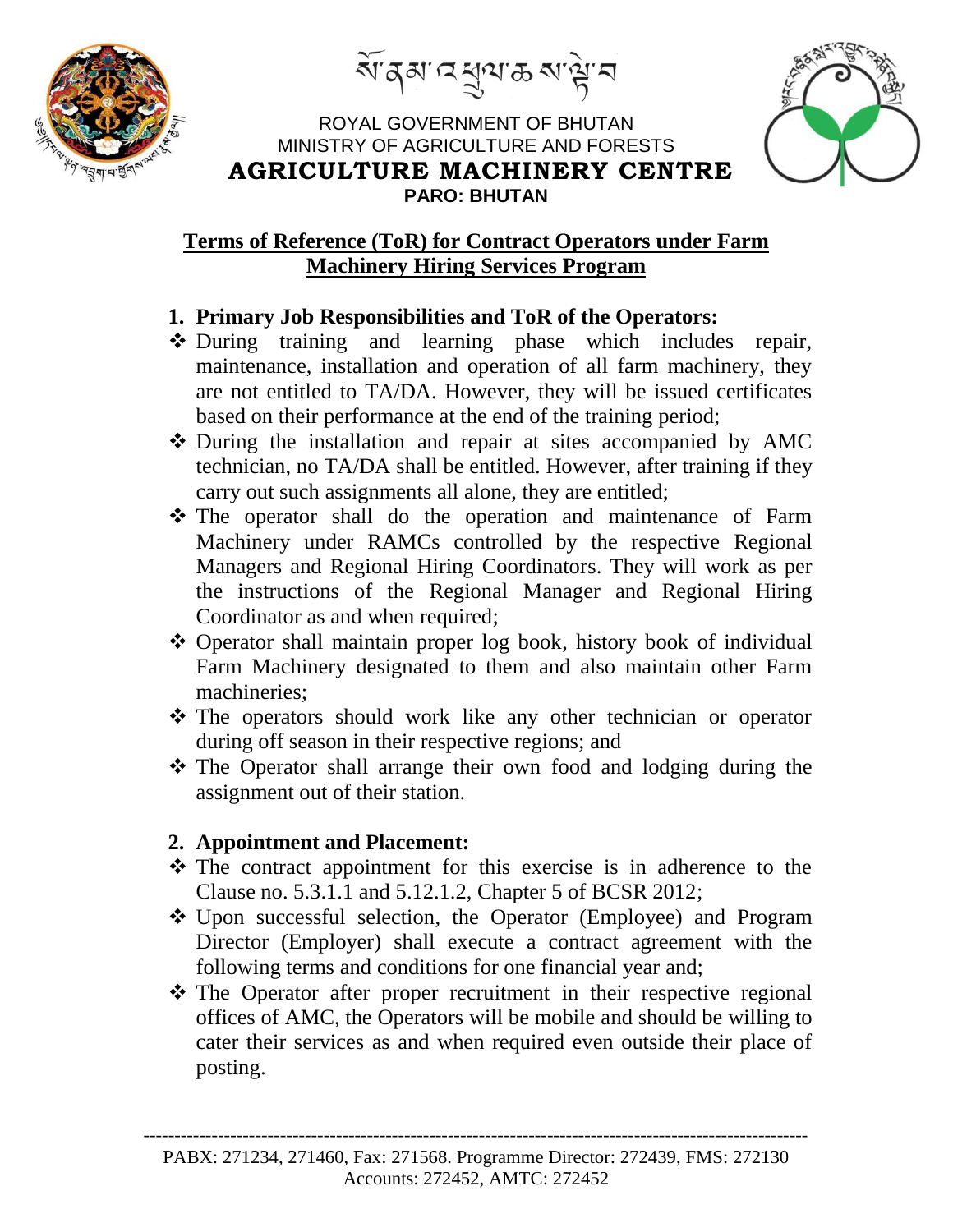

<u>ৰ্থা</u> ব্ৰুত্মীয় ৰাজ্য ব

### ROYAL GOVERNMENT OF BHUTAN MINISTRY OF AGRICULTURE AND FORESTS **AGRICULTURE MACHINERY CENTRE PARO: BHUTAN**



- **3. Line of Reporting and Supervision:**
- \* The Operators will report to the Regional Manager and Regional Hiring Coordinator of the Regional Agriculture Machinery Centre; and
- The ultimate authority in any HR action is vested with Program Director
- **4. Remuneration, Allowances and Benefits**
- Consolidated salary of **Nu. 10,000.00** (Ten Thousand) only will be paid every month; and
- \* The Operators will be entitled for daily allowances (DA) only of **Nu. 300.00** per day, should his service be required outside his Dzongkhag of the Field office he is attached with. In terms of his service being rendered to a location further than 10 kilometers from his duty station, he shall be entitled to 50% of the aforementioned DA i.e. **Nu. 150.00** (One Hundred and Fifty) only. Full DA shall be paid only for the first 30 days of continuous halt on duty at one particular place. After 30 days, only 50% of the DA shall be paid for a maximum period of five subsequent months. No DA shall be admissible beyond six months.

# **5. Leave:**

- He will not earn or accrue any leave during his contact period and hence, he will not be entitled for Leave Encashment and Leave Travel Concession;
- $\triangle$  He can avail casual leave for a maximum of 10 working days in his entire contract period but he should not treat this as a matter of right, and should avail only during contingencies;
- In the event of death of a immediate family member (direct dependent), 14 days including government holidays and weekends shall be provided to him on each occasion;
- $\triangle$  He shall be entitled for paternity leave of five working days; and
- He shall be entitled for medical leave on production of medical certificate issued by medical authority.

# **6. Administrative Discipline**